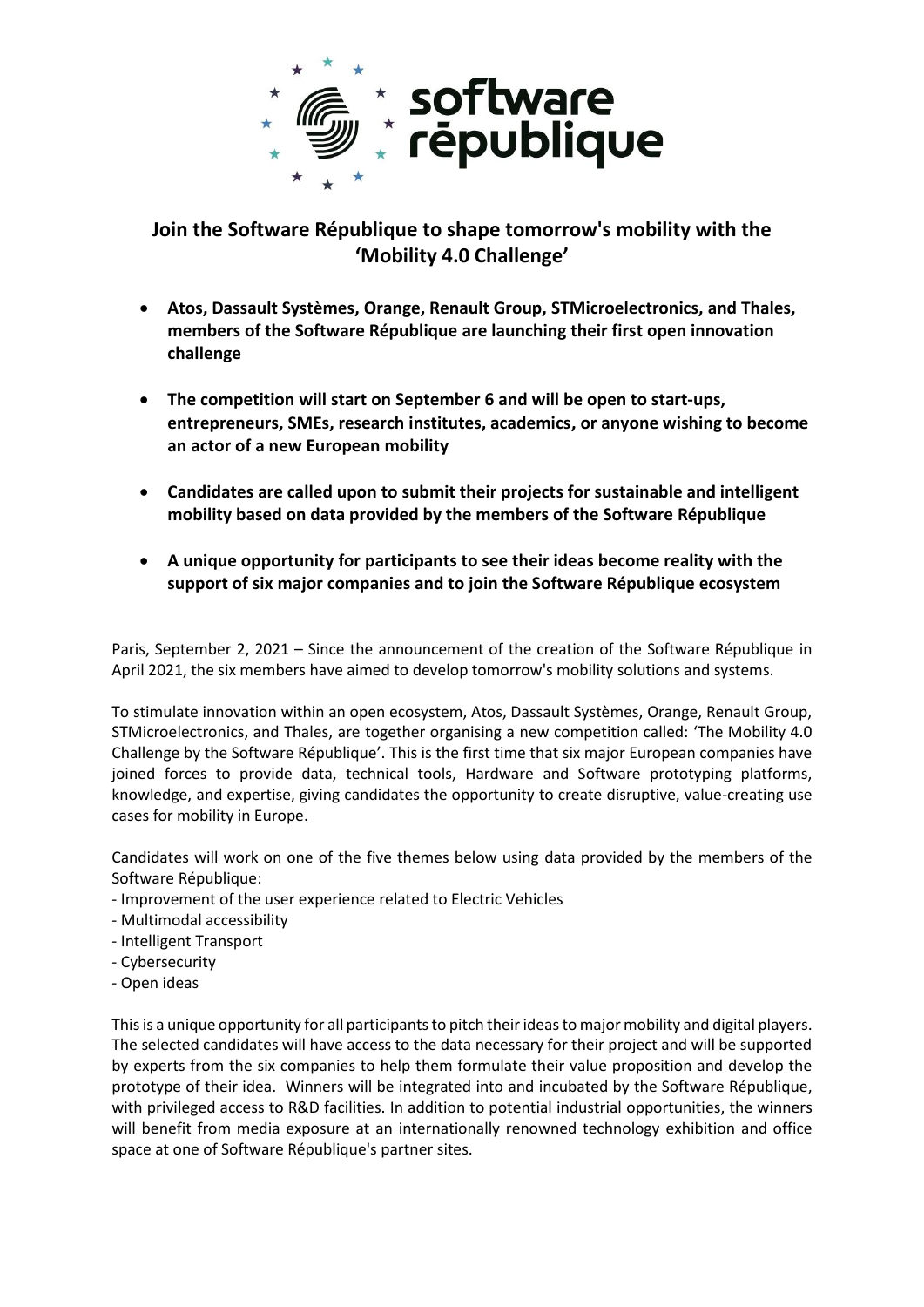The jury is composed of representatives of the six members of the Software République:

- Sophie Proust, EVP Group Chief Technology Officer, Atos Group
- Laurence Montanari, VP Transportation & Mobility Industry, Dassault Systèmes
- Frédéric Vacher, Head of Innovation 3DEXPERIENCE Lab, Dassault Systèmes
- Jean-Marc Lafond, IoT portfolio Director, Orange Innovation
- Luc Julia, Chief Scientific Officer, Renault Group
- Gilles Le Borgne, EVP Engineering, Renault Group

- Frédérique Le Grevès, Executive Vice President, France Public Affairs, STMicroelectronics & President and CEO, STMicroelectronics France

- Stéphane Royer, Group Chief Data Officer, Thales

Participants have six weeksto apply, from September 6 to October 13, 2021. Based on a pre-selection, the best applications will be accompanied in a prototyping phase from October 20 to November 20. Participants will then have two weeks of preparation, from November 20 to December 6, to present their project to the jury. The final and the announcement of the winners will take place in December.

Further information can be found at<https://www.challenge-software-republique.com/>

# *Press Contacts*

**Atos:** [Laura Fau](mailto:Laura%20Fau) - [laura.fau@atos.net](mailto:laura.fau@atos.net) – Tel. +33 673 64 04 18

**Dassault Systèmes:** [Arnaud Malherbe](mailto:Arnaud%20Malherbe) - [arnaud.malherbe@3ds.com](mailto:arnaud.malherbe@3ds.com) – Tel. +33 687 56 24 61

**Orange**: Tom Wright - [tom.wright@orange.com](mailto:tom.wright@orange.com) – Tel. +33 678 91 35 11

**Renault Group:** [Amélie Le Gall](mailto:Amélie%20Le%20Gall) - [amelie.le-gall@renault.com](mailto:amelie.le-gall@renault.com) – Tel. +33 601 92 12 26

**STMicroelectronics:** [Ronan Mulvaney](mailto:ronan.mulvaney@st.com) – [ronan.mulvaney@st.com](mailto:ronan.mulvaney@st.com) – Tel. + 33 764 50 58 37

**Thales:** [Vanessa Viala](mailto:Vanessa%20Viala) - [vanessa.viala@thalesgroup.com](mailto:vanessa.viala@thalesgroup.com) – Tel. +33 607 34 00 34

## **About Atos**

Atos is a global leader in digital transformation with 105,000 employees and annual revenue of over € 11 billion. European number one in cybersecurity, cloud and high-performance computing, the Group provides tailored end-to-end solutions for all industries in 71 countries. A pioneer in decarbonization services and products, Atos is committed to a secure and decarbonized digital for its clients. Atos operates under the brands Atos and Atos|Syntel. Atos is a SE (Societas Europaea), listed on the CAC40 Paris stock index.

The purpose of Atos is to help design the future of the information space. Its expertise and services support the development of knowledge, education and research in a multicultural approach and contribute to the development of scientific and technological excellence. Across the world, the Group enables its customers and employees, and members of societies at large to live, work and develop sustainably, in a safe and secure information space. [www.atos.net](http://www.atos.net/)

### **About Dassault Systèmes**

Dassault Systèmes, the 3DEXPERIENCE Company, is a catalyst for human progress. We provide business and people with collaborative 3D virtual environments to imagine sustainable innovations. By creating virtual experience twins of the real world with our 3DEXPERIENCE platform and applications, our customers push the boundaries of innovation, learning and production. Dassault Systèmes brings value to more than 290,000 customers of all sizes, in all industries, in more than 140 countries. For more information, visit www.3ds.com

### **About Orange**

Orange is one of the world's leading telecommunications operators with sales of 42.3 billion euros in 2020 and 139,000 employees worldwide at 30 June 2021, including 80,000 employees in France. The Group has a total customer base of 263 million customers worldwide at 30 June 2021, including 218 million mobile customers and 22 million fixed broadband customers. The Group is present in 26 countries. Orange is also a leading provider of global IT and telecommunication services to multinational companies under the brand Orange Business Services. In December 2019, the Group presented its new "Engage 2025" strategic plan, which, guided by social and environmental accountability, aims to reinvent its operator